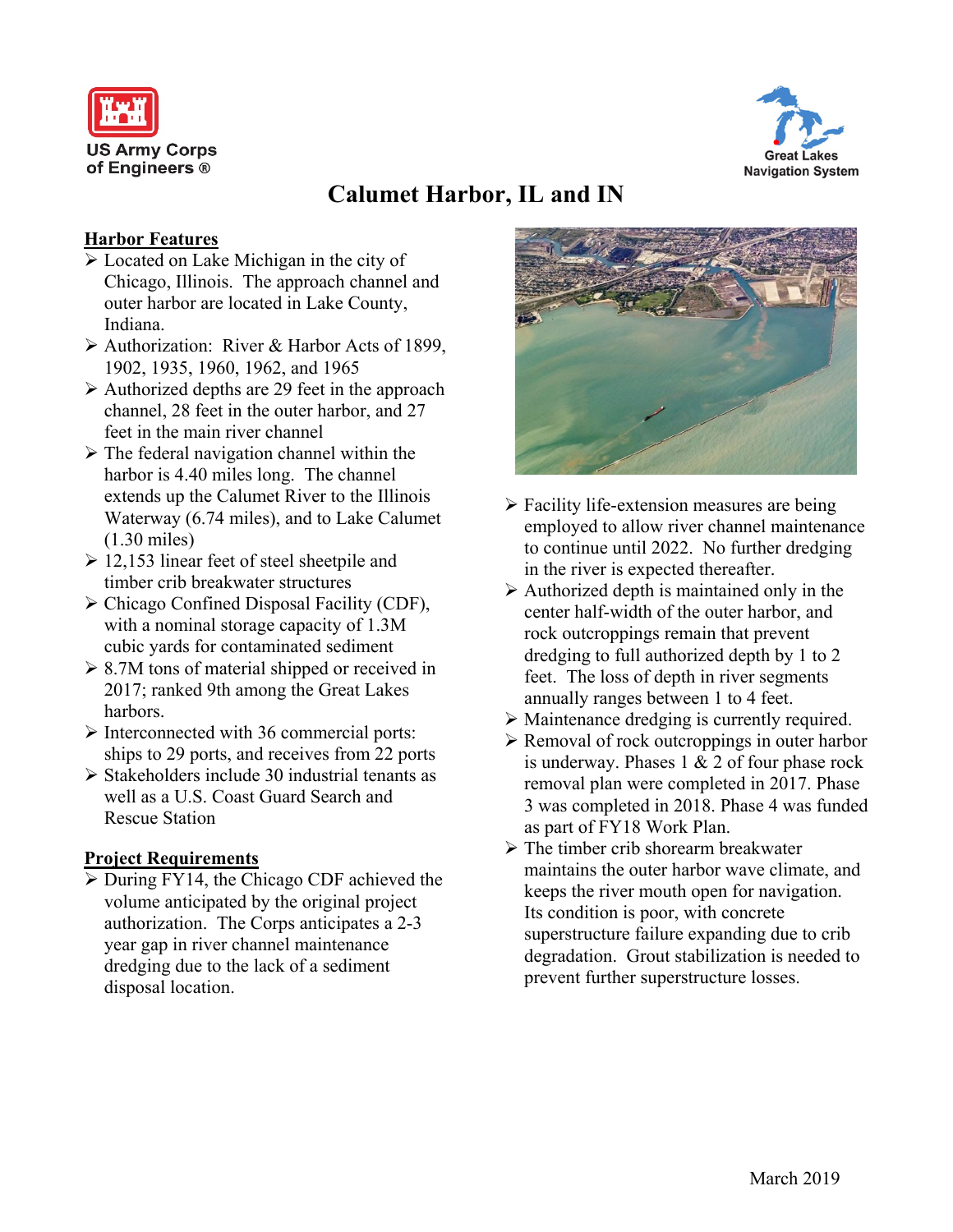# **Consequences of Not Maintaining the Project**

- $\triangleright$  Light loading losses of between 2 to 3 feet of channel depth results in increased transportation costs of between \$3.0M and \$3.8M annually.
- $\triangleright$  Reduction of bulk commodities that pass through the harbor and generate \$14.6B annually in direct business revenue while supporting 80,980 direct, indirect, and induced jobs that produce over \$2.3B per year in personal income.
- $\triangleright$  If the harbor were closed to commercial traffic, commodities would have to be transported by rail and truck. This would increase annual emission rates by 238 tons of harmful particulate matter (PM-10) and increase costs by \$218,000 due to increased railroad related accidents, and \$23,000 due to increased trucking related accidents.

#### **Transportation Importance**

- $\triangleright$  Commodities are limestone, coke, coal, salt, grain, cement, liquid bulk, potash, and steel. Approximately 500k tons of coal are shipped to various Great Lakes ports.
- $\triangleright$  The harbor is the primary link (of only two possible routes) between the Inland-Waterway system, the Great Lakes, and foreign ports. From this harbor, deep-draft ships can reach the Atlantic Ocean through the St. Lawrence Seaway, and barges can reach the Gulf of Mexico through the Illinois and Mississippi Rivers.
- $\triangleright$  The harbor is the best safe refuge on southern Lake Michigan due to its ease of entry during storms. It permits the safe operation of over 3,000 river barges annually between the Inland-Waterway system and Indiana, Gary, or Burns Waterway Harbor.